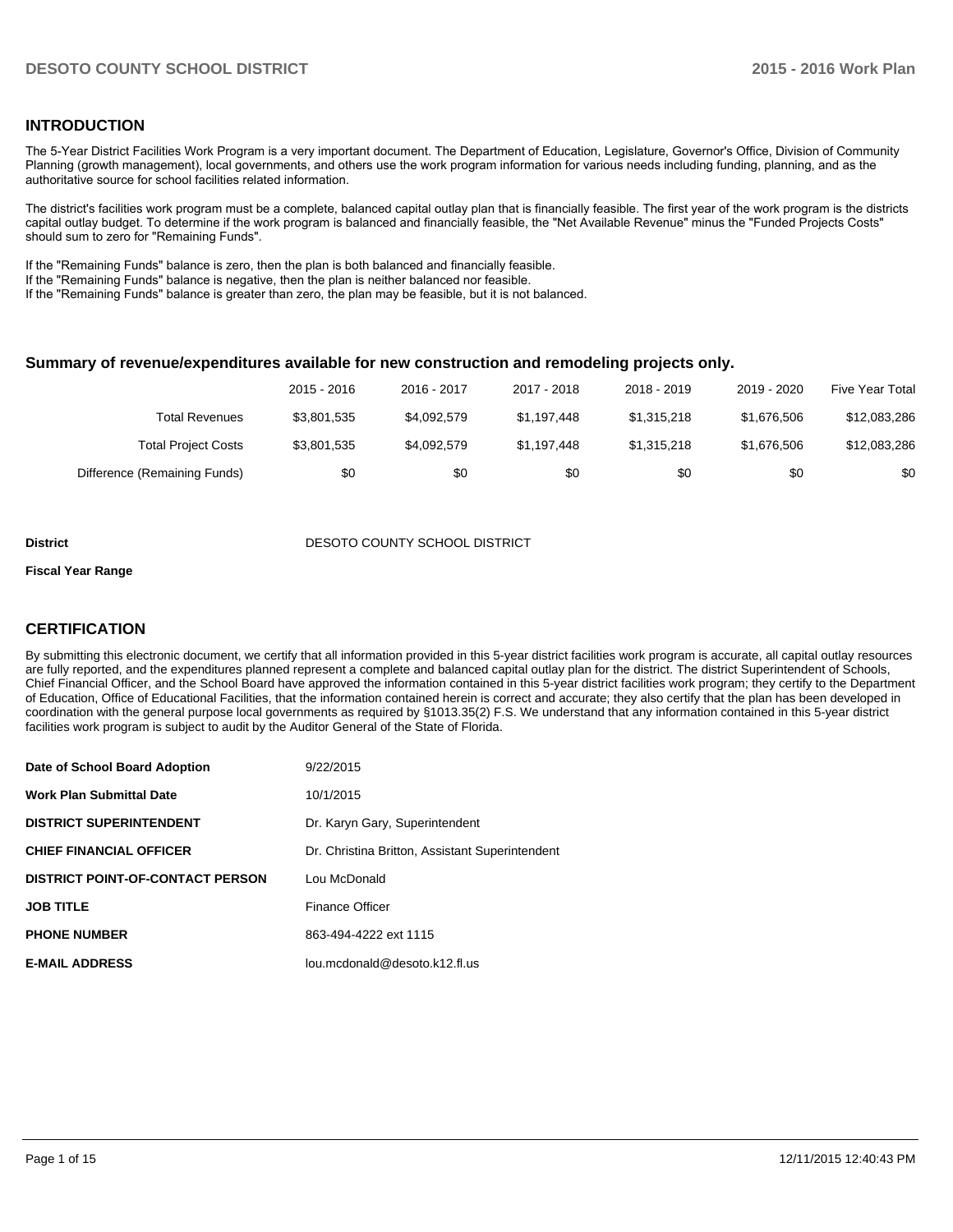# **Expenditures**

#### **Expenditure for Maintenance, Repair and Renovation from 1.50-Mills and PECO**

Annually, prior to the adoption of the district school budget, each school board must prepare a tentative district facilities work program that includes a schedule of major repair and renovation projects necessary to maintain the educational and ancillary facilities of the district.

|                                  | Item                                                                                                                                                                                                                                                                                                                              | $2015 - 2016$<br><b>Actual Budget</b> | 2016 - 2017<br>Projected | 2017 - 2018<br>Projected | 2018 - 2019<br>Projected | 2019 - 2020<br>Projected | Total     |
|----------------------------------|-----------------------------------------------------------------------------------------------------------------------------------------------------------------------------------------------------------------------------------------------------------------------------------------------------------------------------------|---------------------------------------|--------------------------|--------------------------|--------------------------|--------------------------|-----------|
| <b>HVAC</b>                      |                                                                                                                                                                                                                                                                                                                                   | \$25,000                              | \$25,000                 | \$25,000                 | \$25,000                 | \$25,000                 | \$125,000 |
| Locations:                       | DESOTO EARLY CHILDHOOD CENTER, DESOTO MIDDLE, DESOTO SENIOR HIGH, ENVIRONMENTAL LEARNING CENTER, FAMILY<br>SERVICE CENTER. INSTRUCTIONAL SERIVCES BUILDING. LITTLE WHITE HOUSE. MEMORIAL ELEMENTARY. NOCATEE<br>ELEMENTARY, OWENS COMMUNITY CENTER, SCHOOL BOARD OFFICE, WEST ELEMENTARY                                          |                                       |                          |                          |                          |                          |           |
| Flooring                         |                                                                                                                                                                                                                                                                                                                                   | \$35,000                              | \$35,000                 | \$35,000                 | \$35,000                 | \$35,000                 | \$175,000 |
| Locations:                       | BROWNSVILLE EDUCATION CENTER, DESOTO EARLY CHILDHOOD CENTER, DESOTO MIDDLE, DESOTO SENIOR HIGH,<br>ENVIRONMENTAL LEARNING CENTER, FAMILY SERVICE CENTER, INSTRUCTIONAL SERIVCES BUILDING, LITTLE WHITE HOUSE,<br>MEMORIAL ELEMENTARY, NOCATEE ELEMENTARY, OWENS COMMUNITY CENTER, SCHOOL BOARD OFFICE, WEST ELEMENTARY            |                                       |                          |                          |                          |                          |           |
| Roofing                          |                                                                                                                                                                                                                                                                                                                                   | \$25,000                              | \$25,000                 | \$25,000                 | \$25,000                 | \$25,000                 | \$125.000 |
| Locations:                       | BROWNSVILLE EDUCATION CENTER, DESOTO EARLY CHILDHOOD CENTER, DESOTO MIDDLE, DESOTO SENIOR HIGH,<br>ENVIRONMENTAL LEARNING CENTER, FAMILY SERVICE CENTER, INSTRUCTIONAL SERIVCES BUILDING, LITTLE WHITE HOUSE,<br>MEMORIAL ELEMENTARY, NOCATEE ELEMENTARY, OWENS COMMUNITY CENTER, SCHOOL BOARD OFFICE, WEST ELEMENTARY            |                                       |                          |                          |                          |                          |           |
| Safety to Life                   |                                                                                                                                                                                                                                                                                                                                   | \$25,000                              | \$25,000                 | \$25,000                 | \$25,000                 | \$25,000                 | \$125,000 |
| Locations:                       | BROWNSVILLE EDUCATION CENTER, DESOTO EARLY CHILDHOOD CENTER, DESOTO MIDDLE, DESOTO SENIOR HIGH,<br>ENVIRONMENTAL LEARNING CENTER, FAMILY SERVICE CENTER, INSTRUCTIONAL SERIVCES BUILDING, LITTLE WHITE HOUSE,<br>MEMORIAL ELEMENTARY, NOCATEE ELEMENTARY, OWENS COMMUNITY CENTER, SCHOOL BOARD OFFICE, WEST ELEMENTARY            |                                       |                          |                          |                          |                          |           |
| Fencing                          |                                                                                                                                                                                                                                                                                                                                   | \$15,000                              | \$10,000                 | \$10,000                 | \$10,000                 | \$10,000                 | \$55,000  |
| Locations:                       | BROWNSVILLE EDUCATION CENTER, DESOTO EARLY CHILDHOOD CENTER, DESOTO MIDDLE, DESOTO SENIOR HIGH,<br>ENVIRONMENTAL LEARNING CENTER, FAMILY SERVICE CENTER, INSTRUCTIONAL SERIVCES BUILDING, LITTLE WHITE HOUSE,<br>MEMORIAL ELEMENTARY, NOCATEE ELEMENTARY, OWENS COMMUNITY CENTER, SCHOOL BOARD OFFICE, WEST ELEMENTARY            |                                       |                          |                          |                          |                          |           |
| Parking                          |                                                                                                                                                                                                                                                                                                                                   | \$10,000                              | \$20,000                 | \$20,000                 | \$20,000                 | \$20,000                 | \$90,000  |
|                                  | Locations: BROWNSVILLE EDUCATION CENTER, DESOTO EARLY CHILDHOOD CENTER, DESOTO MIDDLE, DESOTO SENIOR HIGH,<br>ENVIRONMENTAL LEARNING CENTER, FAMILY SERVICE CENTER, INSTRUCTIONAL SERIVCES BUILDING, LITTLE WHITE HOUSE,<br>MEMORIAL ELEMENTARY, NOCATEE ELEMENTARY, OWENS COMMUNITY CENTER, SCHOOL BOARD OFFICE, WEST ELEMENTARY |                                       |                          |                          |                          |                          |           |
| Electrical                       |                                                                                                                                                                                                                                                                                                                                   | \$5,000                               | \$5,000                  | \$5.000                  | \$5,000                  | \$5,000                  | \$25,000  |
| Locations:                       | BROWNSVILLE EDUCATION CENTER, DESOTO EARLY CHILDHOOD CENTER, DESOTO MIDDLE, DESOTO SENIOR HIGH,<br>ENVIRONMENTAL LEARNING CENTER, FAMILY SERVICE CENTER, INSTRUCTIONAL SERIVCES BUILDING, LITTLE WHITE HOUSE,<br>MEMORIAL ELEMENTARY, NOCATEE ELEMENTARY, OWENS COMMUNITY CENTER, SCHOOL BOARD OFFICE, WEST ELEMENTARY            |                                       |                          |                          |                          |                          |           |
| Fire Alarm                       |                                                                                                                                                                                                                                                                                                                                   | \$2,000                               | \$2,000                  | \$2,000                  | \$2,000                  | \$2,000                  | \$10,000  |
|                                  | Locations: BROWNSVILLE EDUCATION CENTER, DESOTO EARLY CHILDHOOD CENTER, DESOTO MIDDLE, DESOTO SENIOR HIGH,<br>ENVIRONMENTAL LEARNING CENTER, FAMILY SERVICE CENTER, INSTRUCTIONAL SERIVCES BUILDING, LITTLE WHITE HOUSE,<br>MEMORIAL ELEMENTARY, NOCATEE ELEMENTARY, OWENS COMMUNITY CENTER, SCHOOL BOARD OFFICE, WEST ELEMENTARY |                                       |                          |                          |                          |                          |           |
| Telephone/Intercom System        |                                                                                                                                                                                                                                                                                                                                   | \$10,000                              | \$10,000                 | \$10,000                 | \$10,000                 | \$10,000                 | \$50,000  |
|                                  | Locations: BROWNSVILLE EDUCATION CENTER, DESOTO EARLY CHILDHOOD CENTER, DESOTO MIDDLE, DESOTO SENIOR HIGH,<br>ENVIRONMENTAL LEARNING CENTER, FAMILY SERVICE CENTER, INSTRUCTIONAL SERIVCES BUILDING, LITTLE WHITE HOUSE,<br>MEMORIAL ELEMENTARY, NOCATEE ELEMENTARY, OWENS COMMUNITY CENTER, SCHOOL BOARD OFFICE, WEST ELEMENTARY |                                       |                          |                          |                          |                          |           |
| <b>Closed Circuit Television</b> |                                                                                                                                                                                                                                                                                                                                   | \$2,000                               | \$1,000                  | \$1,000                  | \$1,000                  | \$1,000                  | \$6,000   |
| Locations:                       | DESOTO EARLY CHILDHOOD CENTER, DESOTO MIDDLE, DESOTO SENIOR HIGH, FAMILY SERVICE CENTER, MEMORIAL<br>ELEMENTARY, NOCATEE ELEMENTARY, SCHOOL BOARD OFFICE, WEST ELEMENTARY                                                                                                                                                         |                                       |                          |                          |                          |                          |           |
| Paint                            |                                                                                                                                                                                                                                                                                                                                   | \$8,000                               | \$8,000                  | \$8,000                  | \$8,000                  | \$8,000                  | \$40,000  |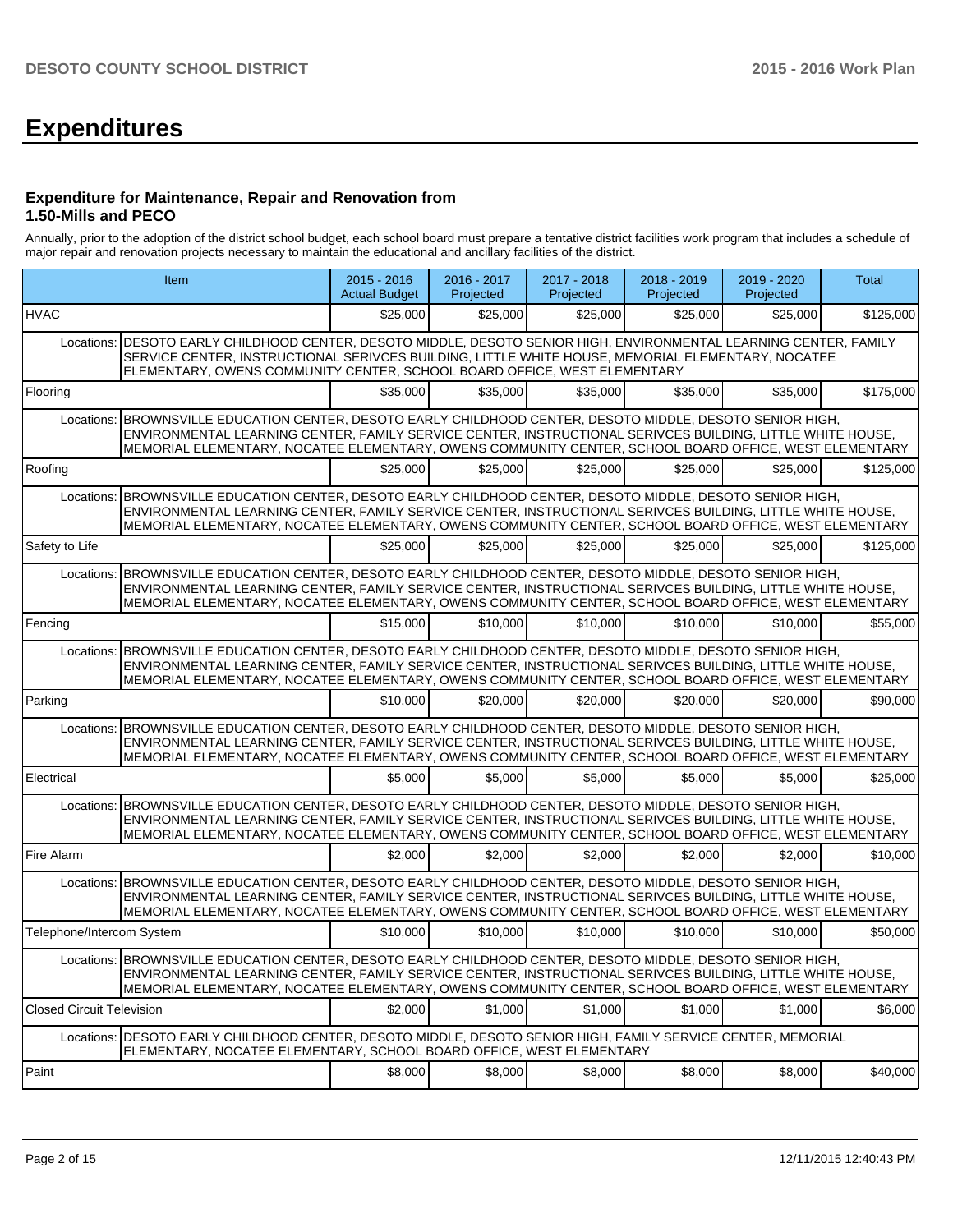|                    | Locations: BROWNSVILLE EDUCATION CENTER, DESOTO EARLY CHILDHOOD CENTER, DESOTO MIDDLE, DESOTO SENIOR HIGH,<br>IENVIRONMENTAL LEARNING CENTER, FAMILY SERVICE CENTER, INSTRUCTIONAL SERIVCES BUILDING, LITTLE WHITE HOUSE,<br>MEMORIAL ELEMENTARY, NOCATEE ELEMENTARY, OWENS COMMUNITY CENTER, SCHOOL BOARD OFFICE, WEST ELEMENTARY |           |           |           |           |           |             |
|--------------------|------------------------------------------------------------------------------------------------------------------------------------------------------------------------------------------------------------------------------------------------------------------------------------------------------------------------------------|-----------|-----------|-----------|-----------|-----------|-------------|
| Maintenance/Repair |                                                                                                                                                                                                                                                                                                                                    | \$285.735 | \$226.766 | \$236.574 | \$236.574 | \$230,000 | \$1.215.649 |
|                    | Locations: BROWNSVILLE EDUCATION CENTER, DESOTO EARLY CHILDHOOD CENTER, DESOTO MIDDLE, DESOTO SENIOR HIGH,<br>ENVIRONMENTAL LEARNING CENTER, FAMILY SERVICE CENTER, INSTRUCTIONAL SERIVCES BUILDING, LITTLE WHITE HOUSE,<br>MEMORIAL ELEMENTARY, NOCATEE ELEMENTARY, OWENS COMMUNITY CENTER, SCHOOL BOARD OFFICE, WEST ELEMENTARY  |           |           |           |           |           |             |
|                    | Sub Total: I                                                                                                                                                                                                                                                                                                                       | \$447.735 | \$392.766 | \$402.574 | \$402.574 | \$396,000 | \$2.041.649 |

| IPECO Maintenance Expenditures | \$134.845 | \$188.783 | \$209,827 | \$248,686 | \$268,704 | \$1,050,845 |
|--------------------------------|-----------|-----------|-----------|-----------|-----------|-------------|
| 1.50 Mill Sub Total: I         | \$322,890 | \$213,983 | \$202,747 | \$163,888 | \$137,296 | \$1,040,804 |

|                                                                                                                                                                                                                                                                                                                                             | Other Items | $2015 - 2016$<br><b>Actual Budget</b> | $2016 - 2017$<br>Projected | $2017 - 2018$<br>Projected | $2018 - 2019$<br>Projected | $2019 - 2020$<br>Projected | Total       |  |  |
|---------------------------------------------------------------------------------------------------------------------------------------------------------------------------------------------------------------------------------------------------------------------------------------------------------------------------------------------|-------------|---------------------------------------|----------------------------|----------------------------|----------------------------|----------------------------|-------------|--|--|
| IADA Retrofit                                                                                                                                                                                                                                                                                                                               |             | \$5,000                               | \$5,000                    | \$5,000                    | \$5,000                    | \$5,000                    | \$25,000    |  |  |
| Locations BROWNSVILLE EDUCATION CENTER, DESOTO EARLY CHILDHOOD CENTER, DESOTO MIDDLE, DESOTO SENIOR HIGH,<br>ENVIRONMENTAL LEARNING CENTER, FAMILY SERVICE CENTER, INSTRUCTIONAL SERIVCES BUILDING, LITTLE WHITE HOUSE,<br>IMEMORIAL ELEMENTARY, NOCATEE ELEMENTARY, OWENS COMMUNITY CENTER, SCHOOL BOARD OFFICE, WEST<br><b>ELEMENTARY</b> |             |                                       |                            |                            |                            |                            |             |  |  |
| Retrofit for Technology                                                                                                                                                                                                                                                                                                                     |             | \$5,000                               | \$5.000                    | \$5,000                    | \$5,000                    | \$5,000                    | \$25,000    |  |  |
| Locations BROWNSVILLE EDUCATION CENTER, DESOTO EARLY CHILDHOOD CENTER, DESOTO MIDDLE, DESOTO SENIOR HIGH,<br>ENVIRONMENTAL LEARNING CENTER, FAMILY SERVICE CENTER, INSTRUCTIONAL SERIVCES BUILDING, LITTLE WHITE HOUSE,<br>IMEMORIAL ELEMENTARY. NOCATEE ELEMENTARY. OWENS COMMUNITY CENTER. SCHOOL BOARD OFFICE. WEST<br><b>ELEMENTARY</b> |             |                                       |                            |                            |                            |                            |             |  |  |
|                                                                                                                                                                                                                                                                                                                                             | Total:      | \$457.735                             | \$402.766                  | \$412,574                  | \$412,574                  | \$406,000                  | \$2,091,649 |  |  |

### **Local 1.50 Mill Expenditure For Maintenance, Repair and Renovation**

Anticipated expenditures expected from local funding sources over the years covered by the current work plan.

| <b>Item</b>                                                  | $2015 - 2016$<br><b>Actual Budget</b> | 2016 - 2017<br>Projected | 2017 - 2018<br>Projected | 2018 - 2019<br>Projected | 2019 - 2020<br>Projected | Total       |
|--------------------------------------------------------------|---------------------------------------|--------------------------|--------------------------|--------------------------|--------------------------|-------------|
| Remaining Maint and Repair from 1.5 Mills                    | \$322,890                             | \$213,983                | \$202,747                | \$163,888                | \$137,296                | \$1,040,804 |
| Maintenance/Repair Salaries                                  | \$200,000                             | \$200,000                | \$200,000                | \$200,000                | \$200,000                | \$1,000,000 |
| School Bus Purchases                                         | \$0                                   | \$0                      | \$0                      | \$0                      | \$0                      | \$0         |
| Other Vehicle Purchases                                      | \$0                                   | \$0                      | \$0                      | \$15,000                 | \$15,000                 | \$30,000    |
| Capital Outlay Equipment                                     | \$182,614                             | \$150,000                | \$150,000                | \$150,000                | \$150,000                | \$782,614   |
| <b>Rent/Lease Payments</b>                                   | \$0                                   | \$0                      | \$0                      | \$0                      | \$0                      | \$0         |
| <b>COP Debt Service</b>                                      | \$0                                   | \$0                      | \$0                      | \$0                      | \$0                      | \$0         |
| Rent/Lease Relocatables                                      | \$0                                   | \$0                      | \$0                      | \$0                      | \$0                      | \$0         |
| <b>Environmental Problems</b>                                | \$50,000                              | \$50,000                 | \$50,000                 | \$50,000                 | \$50,000                 | \$250,000   |
| ls.1011.14 Debt Service                                      | \$0                                   | \$0                      | \$0                      | \$0                      | \$0                      | \$0         |
| Special Facilities Construction Account                      | \$0                                   | \$0                      | \$0                      | \$0                      | \$0                      | \$0         |
| Premiums for Property Casualty Insurance - 1011.71<br>(4a,b) | \$477,110                             | \$275,000                | \$275,000                | \$275,000                | \$275,000                | \$1,577,110 |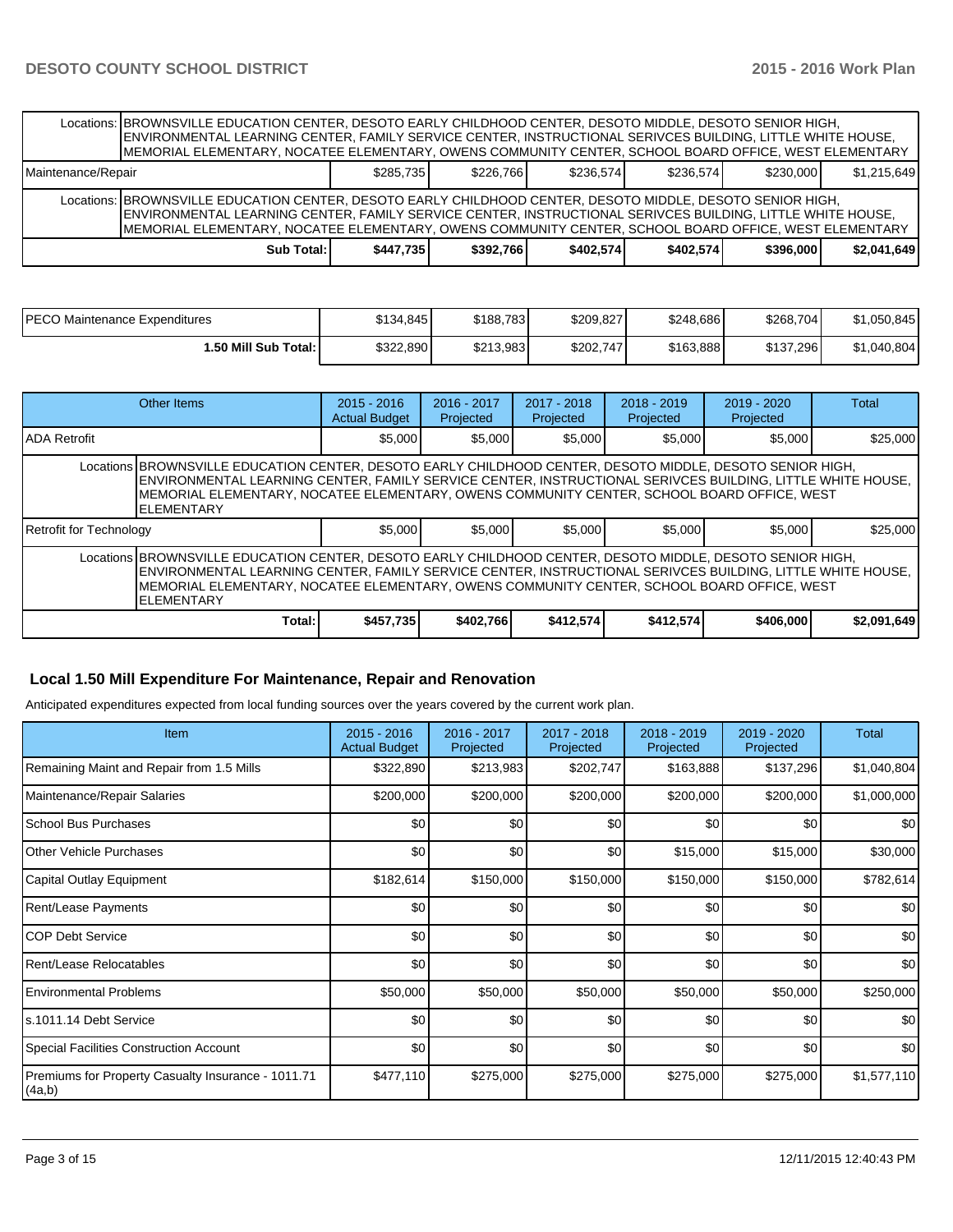| Qualified School Construction Bonds (QSCB)                   | <b>\$0</b>  | \$0         | \$0 <sub>0</sub> | \$0         | \$0              | \$0         |
|--------------------------------------------------------------|-------------|-------------|------------------|-------------|------------------|-------------|
| Qualified Zone Academy Bonds (QZAB)                          | \$132,287   | \$132,287   | \$132,287        | \$132,287   | \$132.287        | \$661,435   |
| Memorial Elementary School Cafeteria Renovation &<br>Remodel | \$300,000   | \$0         | \$0              | \$0         | \$0 <sub>1</sub> | \$300,000   |
| Bus Lease/Purchase (10)                                      | \$232,677   | \$232.677   | \$232.677        | \$232,677   | \$0              | \$930,708   |
| Local Expenditure Totals:                                    | \$1,897,578 | \$1,253,947 | \$1,242,711      | \$1,218,852 | \$959,583        | \$6,572,671 |

# **Revenue**

## **1.50 Mill Revenue Source**

Schedule of Estimated Capital Outlay Revenue from each currently approved source which is estimated to be available for expenditures on the projects included in the tentative district facilities work program. All amounts are NET after considering carryover balances, interest earned, new COP's, 1011.14 and 1011.15 loans, etc. Districts cannot use 1.5-Mill funds for salaries except for those explicitly associated with maintenance/repair projects. (1011.71 (5), F.S.)

| Item                                                                                | Fund | $2015 - 2016$<br><b>Actual Value</b> | $2016 - 2017$<br>Projected | $2017 - 2018$<br>Projected | $2018 - 2019$<br>Projected | $2019 - 2020$<br>Projected | Total           |
|-------------------------------------------------------------------------------------|------|--------------------------------------|----------------------------|----------------------------|----------------------------|----------------------------|-----------------|
| (1) Non-exempt property<br>lassessed valuation                                      |      | \$1,452,151,527                      | \$1,594,277,387            | \$1,659,300,281            | \$1,724,516,188            | \$1,795,362,577            | \$8,225,607,960 |
| (2) The Millege projected for<br>discretionary capital outlay per<br>ls.1011.71     |      | 1.50                                 | 1.50                       | 1.50                       | 1.50                       | 1.50 l                     |                 |
| $(3)$ Full value of the 1.50-Mill<br>discretionary capital outlay per<br>ls.1011.71 |      | \$2,439,615                          | \$2,678,386                | \$2,787,624                | \$2,897,187                | \$3,016,209                | \$13,819,021    |
| $(4)$ Value of the portion of the 1.50<br>-Mill ACTUALLY levied                     | 370  | \$2,091,098                          | \$2,295,759                | \$2,389,392                | \$2,483,303                | \$2,585,322                | \$11,844,874    |
| $(5)$ Difference of lines $(3)$ and $(4)$                                           |      | \$348,517                            | \$382,627                  | \$398,232                  | \$413,884                  | \$430,887                  | \$1,974,147     |

## **PECO Revenue Source**

The figure in the row designated "PECO Maintenance" will be subtracted from funds available for new construction because PECO maintenance dollars cannot be used for new construction.

| Item                                  | Fund | $2015 - 2016$<br><b>Actual Budget</b> | 2016 - 2017<br>Projected | $2017 - 2018$<br>Projected | $2018 - 2019$<br>Projected | $2019 - 2020$<br>Projected | Total       |
|---------------------------------------|------|---------------------------------------|--------------------------|----------------------------|----------------------------|----------------------------|-------------|
| <b>IPECO New Construction</b>         | 340  | \$0                                   | \$0 <sub>1</sub>         | \$0                        | \$0                        | \$0 I                      | \$0         |
| <b>IPECO Maintenance Expenditures</b> |      | \$134.845                             | \$188.783                | \$209,827                  | \$248.686                  | \$268,704                  | \$1,050,845 |
|                                       |      | \$134.845                             | \$188.783                | \$209.827                  | \$248.686                  | \$268,704                  | \$1,050,845 |

# **CO & DS Revenue Source**

Revenue from Capital Outlay and Debt Service funds.

| Item                                             | Fund | $2015 - 2016$<br><b>Actual Budget</b> | 2016 - 2017<br>Projected | $2017 - 2018$<br>Projected | $2018 - 2019$<br>Projected | 2019 - 2020<br>Projected | Total     |
|--------------------------------------------------|------|---------------------------------------|--------------------------|----------------------------|----------------------------|--------------------------|-----------|
| ICO & DS Cash Flow-through<br><b>Distributed</b> | 360  | \$37.480                              | \$37,480                 | \$37.480                   | \$37.480                   | \$37,480                 | \$187.400 |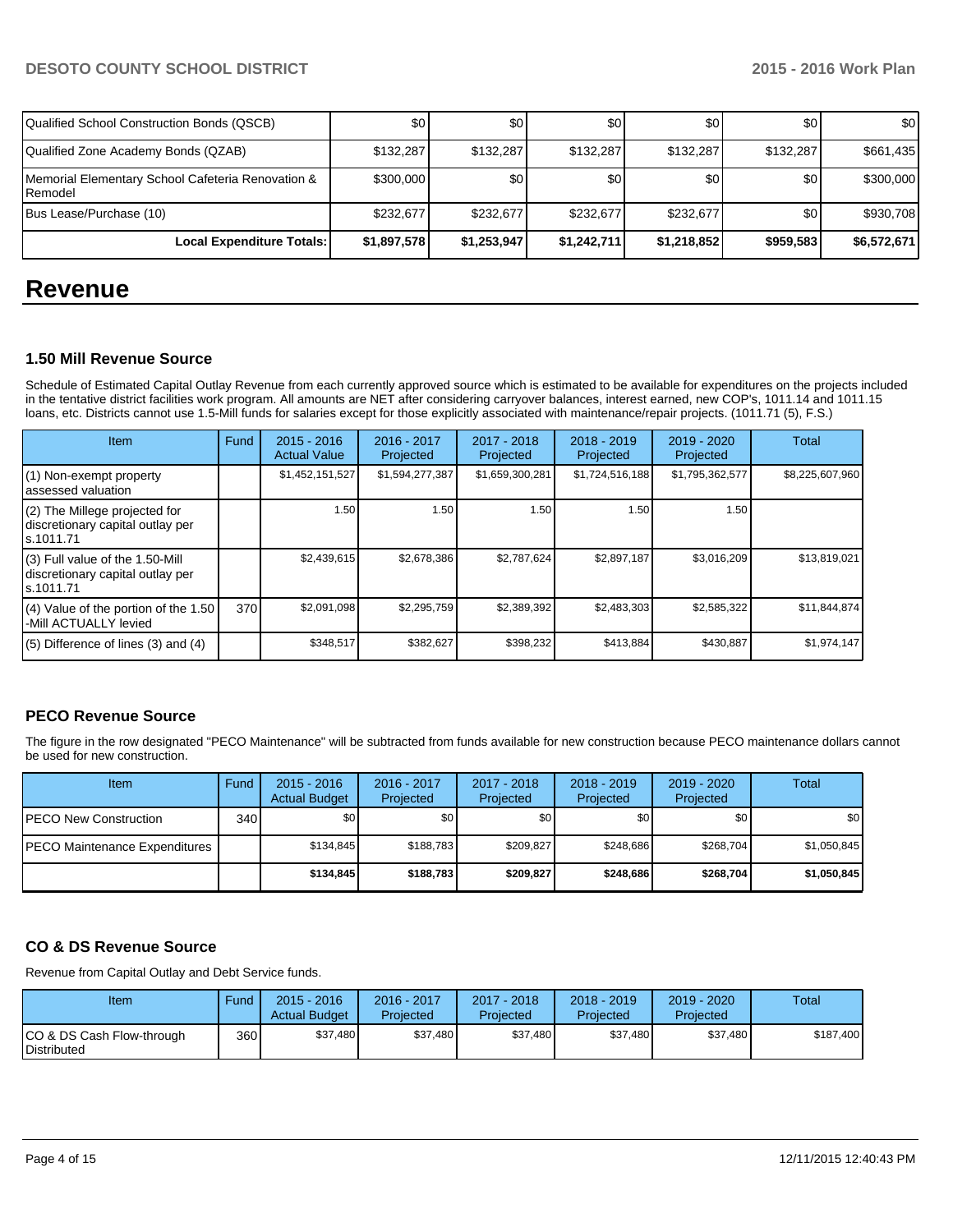No

| ICO & DS Interest on<br>Undistributed CO | 360 | \$1,287  | \$1,287  | \$1,287' | \$1,287  | \$1,287  | \$6,435   |
|------------------------------------------|-----|----------|----------|----------|----------|----------|-----------|
|                                          |     | \$38,767 | \$38,767 | \$38,767 | \$38,767 | \$38,767 | \$193,835 |

#### **Fair Share Revenue Source**

All legally binding commitments for proportionate fair-share mitigation for impacts on public school facilities must be included in the 5-year district work program.

Nothing reported for this section.

#### **Sales Surtax Referendum**

Specific information about any referendum for a 1-cent or ½-cent surtax referendum during the previous year.

**Did the school district hold a surtax referendum during the past fiscal year 2014 - 2015?**

#### **Additional Revenue Source**

Any additional revenue sources

| Item                                                                                                   | $2015 - 2016$<br><b>Actual Value</b> | 2016 - 2017<br>Projected | 2017 - 2018<br>Projected | $2018 - 2019$<br>Projected | $2019 - 2020$<br>Projected | <b>Total</b> |
|--------------------------------------------------------------------------------------------------------|--------------------------------------|--------------------------|--------------------------|----------------------------|----------------------------|--------------|
| Proceeds from a s.1011.14/15 F.S. Loans                                                                | \$0                                  | \$0                      | \$0                      | \$0                        | \$0                        | \$0          |
| District Bonds - Voted local bond<br>referendum proceeds per s.9, Art VII<br><b>State Constitution</b> | \$0                                  | \$0                      | \$0                      | \$0                        | \$0                        | \$0          |
| Proceeds from Special Act Bonds                                                                        | \$0                                  | \$0                      | \$0                      | \$0                        | \$0                        | \$0          |
| Estimated Revenue from CO & DS Bond<br>Sale                                                            | \$0                                  | \$0                      | \$0                      | \$0                        | \$0                        | \$0          |
| Proceeds from Voted Capital<br>Improvements millage                                                    | \$0                                  | \$0                      | \$0                      | \$0                        | \$0                        | \$0          |
| Other Revenue for Other Capital Projects                                                               | \$0                                  | \$0                      | \$0                      | \$0                        | \$0                        | \$0          |
| Proceeds from 1/2 cent sales surtax<br>authorized by school board                                      | \$0                                  | \$0                      | \$0                      | \$0                        | \$0                        | \$0          |
| Proceeds from local governmental<br>infrastructure sales surtax                                        | \$0                                  | \$0                      | \$0                      | \$0                        | \$0                        | \$0          |
| Proceeds from Certificates of<br>Participation (COP's) Sale                                            | \$0                                  | \$0                      | \$0                      | \$0                        | \$0                        | \$0          |
| Classrooms First Bond proceeds amount<br>authorized in FY 1997-98                                      | \$0                                  | \$0                      | \$0                      | \$0                        | \$0                        | \$0          |
| <b>Classrooms for Kids</b>                                                                             | \$0                                  | \$0                      | \$0                      | \$0                        | \$0                        | \$0          |
| <b>District Equity Recognition</b>                                                                     | \$0                                  | \$0                      | \$0                      | \$0                        | \$0                        | \$0          |
| <b>Federal Grants</b>                                                                                  | \$0                                  | \$0                      | \$0                      | \$0                        | \$0                        | \$0          |
| Proportionate share mitigation (actual<br>cash revenue only, not in kind donations)                    | \$0                                  | \$0                      | \$0                      | \$0                        | \$0                        | \$0          |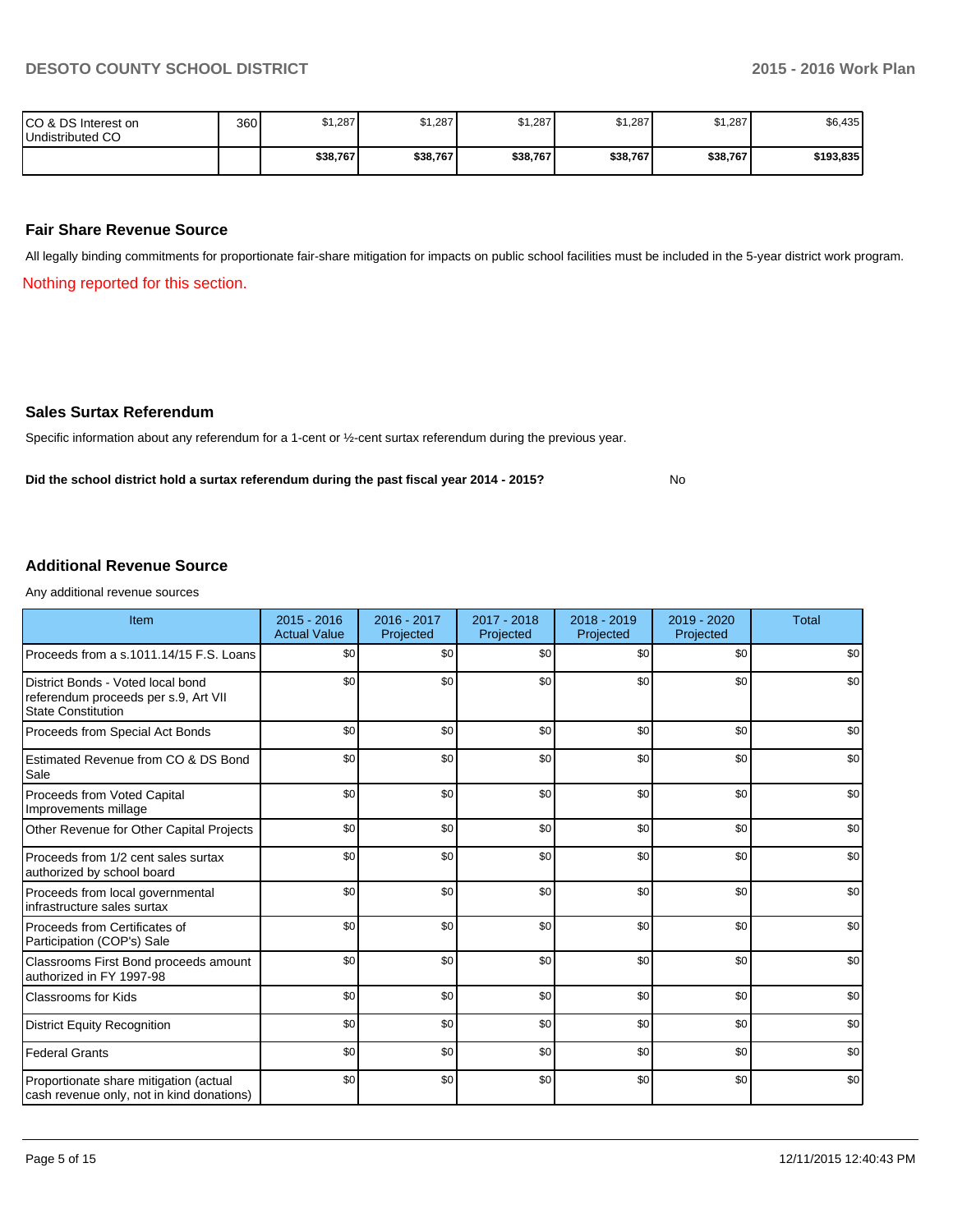# **DESOTO COUNTY SCHOOL DISTRICT 2015 - 2016 Work Plan**

| Impact fees received                                                                                                      | \$0         | \$0         | \$0      | \$0      | \$0      | \$0         |
|---------------------------------------------------------------------------------------------------------------------------|-------------|-------------|----------|----------|----------|-------------|
| Private donations                                                                                                         | \$0         | \$0         | \$0      | \$0      | \$0      | \$0         |
| Grants from local governments or not-for-<br>profit organizations                                                         | \$0         | \$0         | \$0      | \$0      | \$0      | \$0         |
| Interest, Including Profit On Investment                                                                                  | \$12,000    | \$12,000    | \$12,000 | \$12,000 | \$12,000 | \$60,000    |
| Revenue from Bonds pledging proceeds<br>from 1 cent or 1/2 cent Sales Surtax                                              | \$0         | \$0         | \$0      | \$0      | \$0      | \$0         |
| <b>Total Fund Balance Carried Forward</b>                                                                                 | \$3,557,248 | \$3,000,000 | \$0      | \$0      | \$0      | \$6,557,248 |
| General Capital Outlay Obligated Fund<br><b>Balance Carried Forward From Total</b><br><b>Fund Balance Carried Forward</b> | \$0         | \$0         | \$0      | \$0      | \$0      | \$0         |
| <b>Special Facilities Construction Account</b>                                                                            | \$0         | \$0         | \$0      | \$0      | \$0      | \$0         |
| One Cent - 1/2 Cent Sales Surtax Debt<br>Service From Total Fund Balance Carried<br>Forward                               | \$0         | \$0         | \$0      | \$0      | \$0      | \$0         |
| Capital Outlay Projects Funds Balance<br>Carried Forward From Total Fund<br><b>Balance Carried Forward</b>                | \$0         | \$0         | \$0      | \$0      | \$0      | \$0         |
| <b>Subtotal</b>                                                                                                           | \$3,569,248 | \$3,012,000 | \$12,000 | \$12,000 | \$12,000 | \$6,617,248 |

# **Total Revenue Summary**

| <b>Item Name</b>                                           | $2015 - 2016$<br><b>Budget</b> | 2016 - 2017<br>Projected | 2017 - 2018<br>Projected | $2018 - 2019$<br>Projected | 2019 - 2020<br>Projected | <b>Five Year Total</b> |
|------------------------------------------------------------|--------------------------------|--------------------------|--------------------------|----------------------------|--------------------------|------------------------|
| Local 1.5 Mill Discretionary Capital Outlay<br>Revenue     | \$2,091,098                    | \$2,295,759              | \$2,389,392              | \$2,483,303                | \$2,585,322              | \$11,844,874           |
| PECO and 1.5 Mill Maint and Other 1.5<br>Mill Expenditures | (\$1,897,578)                  | (\$1,253,947)            | (\$1,242,711)            | (S1, 218, 852)             | (\$959,583)              | (\$6,572,671)          |
| IPECO Maintenance Revenue                                  | \$134,845                      | \$188,783                | \$209.827                | \$248.686                  | \$268.704                | \$1,050,845            |
| <b>Available 1.50 Mill for New</b><br><b>Construction</b>  | \$193,520                      | \$1,041,812              | \$1,146,681              | \$1,264,451                | \$1,625,739              | \$5,272,203            |

| <b>Item Name</b>                      | $2015 - 2016$<br><b>Budget</b> | 2016 - 2017<br>Projected | 2017 - 2018<br>Projected | $2018 - 2019$<br>Projected | 2019 - 2020<br>Projected | <b>Five Year Total</b> |
|---------------------------------------|--------------------------------|--------------------------|--------------------------|----------------------------|--------------------------|------------------------|
| ICO & DS Revenue                      | \$38,767                       | \$38,767                 | \$38.767                 | \$38,767                   | \$38,767                 | \$193,835              |
| <b>IPECO New Construction Revenue</b> | \$0                            | \$0 <sub>l</sub>         | \$0                      | \$0                        | \$0                      | \$0 <sub>1</sub>       |
| Other/Additional Revenue              | \$3,569,248                    | \$3,012,000              | \$12,000                 | \$12,000                   | \$12,000                 | \$6,617,248            |
| <b>Total Additional Revenuel</b>      | \$3,608,015                    | \$3,050,767              | \$50,767                 | \$50,767                   | \$50,767                 | \$6,811,083            |
| Total Available Revenue               | \$3,801,535                    | \$4,092.579              | \$1,197,448              | \$1.315.218                | \$1,676,506              | \$12,083,286           |

# **Project Schedules**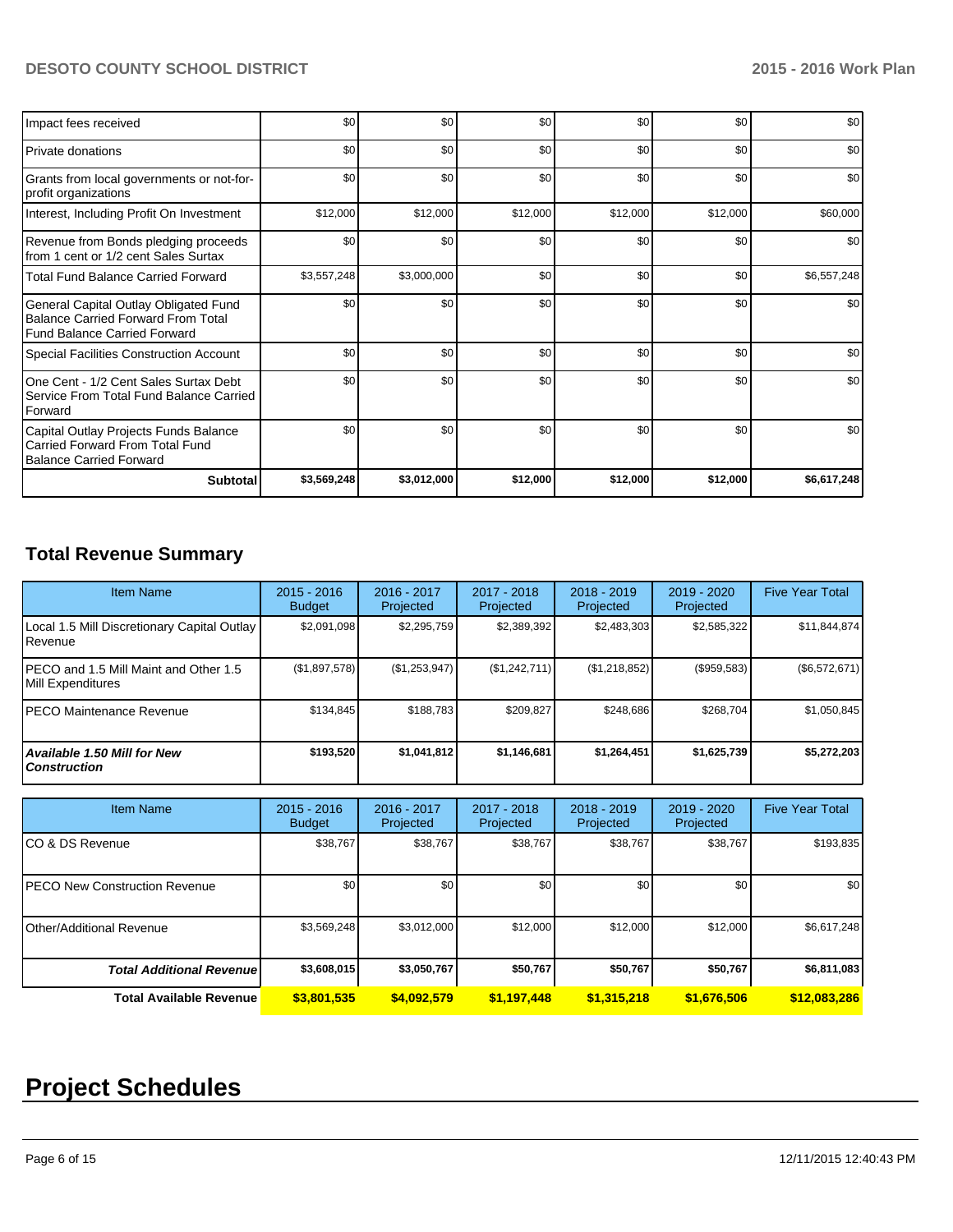### **Capacity Project Schedules**

A schedule of capital outlay projects necessary to ensure the availability of satisfactory classrooms for the projected student enrollment in K-12 programs.

| <b>Project Description</b> | Location                            |                          | $2015 - 2016$   | 2016 - 2017 | 2017 - 2018 | 2018 - 2019 | 2019 - 2020 | Total         | <b>Funded</b> |
|----------------------------|-------------------------------------|--------------------------|-----------------|-------------|-------------|-------------|-------------|---------------|---------------|
| Two ESE Portables          | <b>DESOTO SENIOR</b><br><b>HIGH</b> | <b>Planned</b><br>Cost:  | \$193,520       | \$0         | \$0         | \$0         | \$0         | \$193,520 Yes |               |
|                            | Student Stations:                   |                          | 20              |             |             | U           | 0           | 20            |               |
|                            | Total Classrooms:                   |                          | 2               |             | U           |             | 0           | 2             |               |
|                            | Gross Sq Ft:                        |                          | 864             |             |             |             | 0           | 864           |               |
|                            |                                     |                          |                 |             |             |             |             |               |               |
|                            |                                     | <b>Planned Cost:</b>     | \$193,520       | \$0         | \$0         | \$0         | \$0         | \$193,520     |               |
|                            |                                     | <b>Student Stations:</b> | 20 <sub>2</sub> | 0           | 0           | 0           | 0           | 20            |               |
|                            |                                     | <b>Total Classrooms:</b> | 2               | U           | ŋ           | U           | $\bf{0}$    |               |               |
|                            |                                     | Gross Sq Ft:             | 864             | ŋ           | 0           | ŋ           | 0           | 864           |               |

#### **Other Project Schedules**

Major renovations, remodeling, and additions of capital outlay projects that do not add capacity to schools.

| <b>Project Description</b>             | Location                             | $2015 - 2016$<br><b>Actual Budget</b> | 2016 - 2017<br>Projected | 2017 - 2018<br>Projected | $2018 - 2019$<br>Projected | 2019 - 2020<br>Projected | <b>Total</b>    | Funded |
|----------------------------------------|--------------------------------------|---------------------------------------|--------------------------|--------------------------|----------------------------|--------------------------|-----------------|--------|
| School Bus Work Bay                    | ISCHOOL BOARD<br><b>OFFICE</b>       | \$0                                   | \$0                      | \$0                      | \$111,202                  | \$0                      | \$111,202 Yes   |        |
| High School Auditorium                 | <b>DESOTO SENIOR HIGH</b>            | \$0                                   | \$1,100,000              | \$1,017,448              | \$1,204,016                | \$1,000,000              | \$4,321,464 Yes |        |
| IIT Data Center                        | <b>SCHOOL BOARD</b><br><b>OFFICE</b> | \$0                                   | \$0                      | \$0                      | \$0                        | \$676,506                | \$676,506 Yes   |        |
| Cafeteria Renovation and<br>Remodeling | <b>MEMORIAL</b><br><b>ELEMENTARY</b> | \$1,000,000                           | \$1,058,959              | \$0                      | \$0                        | \$0                      | \$2,058,959 Yes |        |
| Cafeteria Renovation and<br>Remodeling | <b>WEST ELEMENTARY</b>               | \$2,308,015                           | \$1,633,620              | \$0                      | \$0                        | \$0                      | \$3,941,635 Yes |        |
| Renovate HVAC System                   | <b>DESOTO MIDDLE</b>                 | \$300,000                             | \$300,000                | \$180,000                | \$0                        | \$0                      | \$780,000 Yes   |        |
|                                        |                                      | \$3,608,015                           | \$4,092,579              | \$1,197,448              | \$1,315,218                | \$1,676,506              | \$11,889,766    |        |

## **Additional Project Schedules**

Any projects that are not identified in the last approved educational plant survey.

| <b>Project Description</b> | Location                                                | <b>Num</b> | 2015 - 2016<br>Classroom   Actual Budget | 2016 - 2017<br>Projected | $2017 - 2018$<br>Projected | $2018 - 2019$<br>Projected | $2019 - 2020$<br>Projected | Total        | Funded <b>I</b> |
|----------------------------|---------------------------------------------------------|------------|------------------------------------------|--------------------------|----------------------------|----------------------------|----------------------------|--------------|-----------------|
| Remodeling Cost            | <b>BROWNSVILLE</b><br><b>EDUCATION</b><br><b>CENTER</b> |            | \$464.752                                | \$0 <sub>1</sub>         | \$0                        | \$0                        | \$0                        | \$464,752 No |                 |
| Remodeling Cost            | LITTLE WHITE<br><b>HOUSE</b>                            |            | \$156,860                                | \$0                      | \$0                        | \$0                        | \$0                        | \$156,860 No |                 |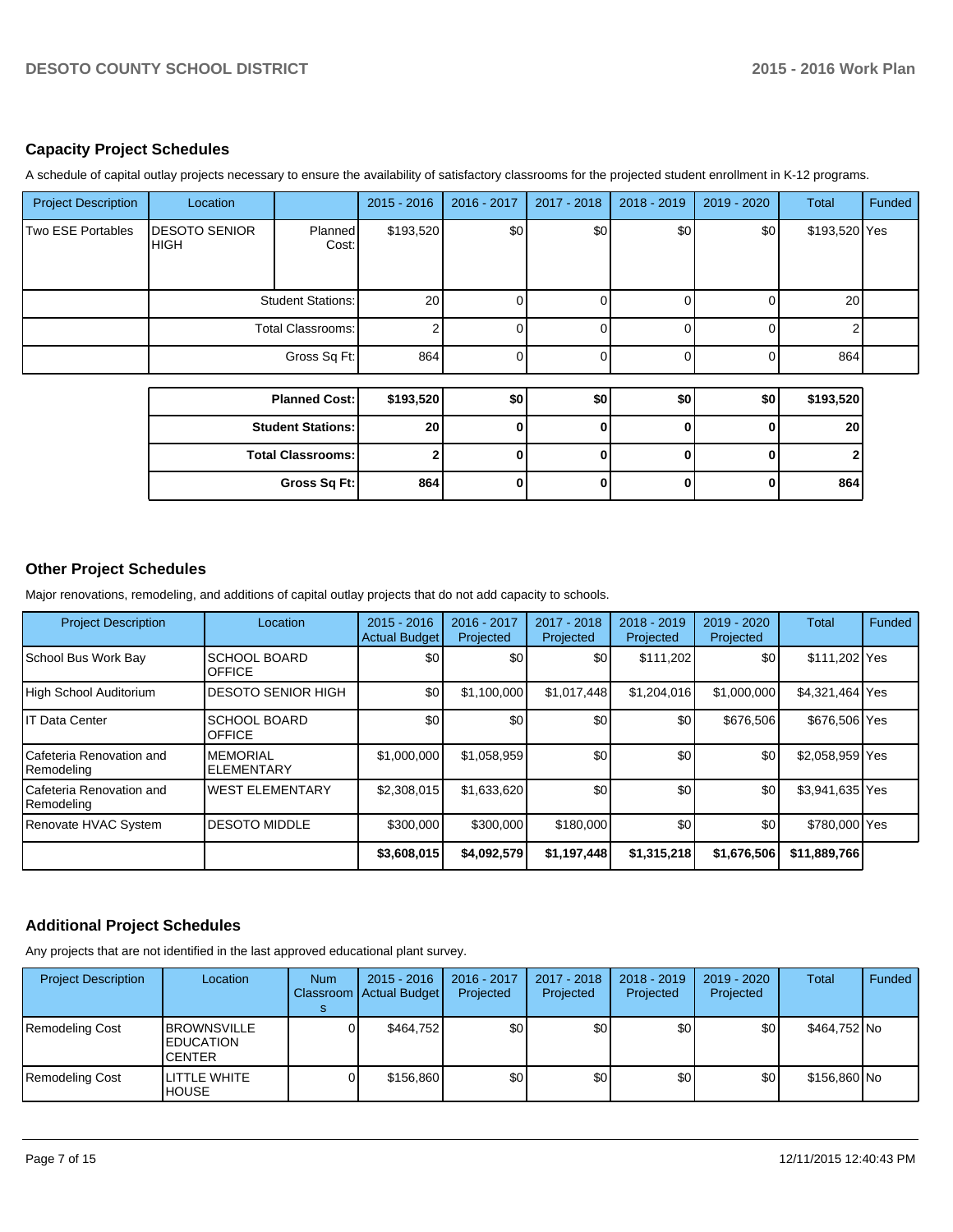| Replace Chill Water<br>System with Ice<br><b>I</b> Banking | <b>IDESOTO MIDDLE</b> | \$0 <sub>0</sub> | \$0   | \$0 | \$747.925 | \$747.925 | \$1,495,850 No |  |
|------------------------------------------------------------|-----------------------|------------------|-------|-----|-----------|-----------|----------------|--|
|                                                            |                       | \$621.612        | \$0 I | \$0 | \$747.925 | \$747.925 | \$2,117,462    |  |

### **Non Funded Growth Management Project Schedules**

Schedule indicating which projects, due to planned development, that CANNOT be funded from current revenues projected over the next five years.

Nothing reported for this section.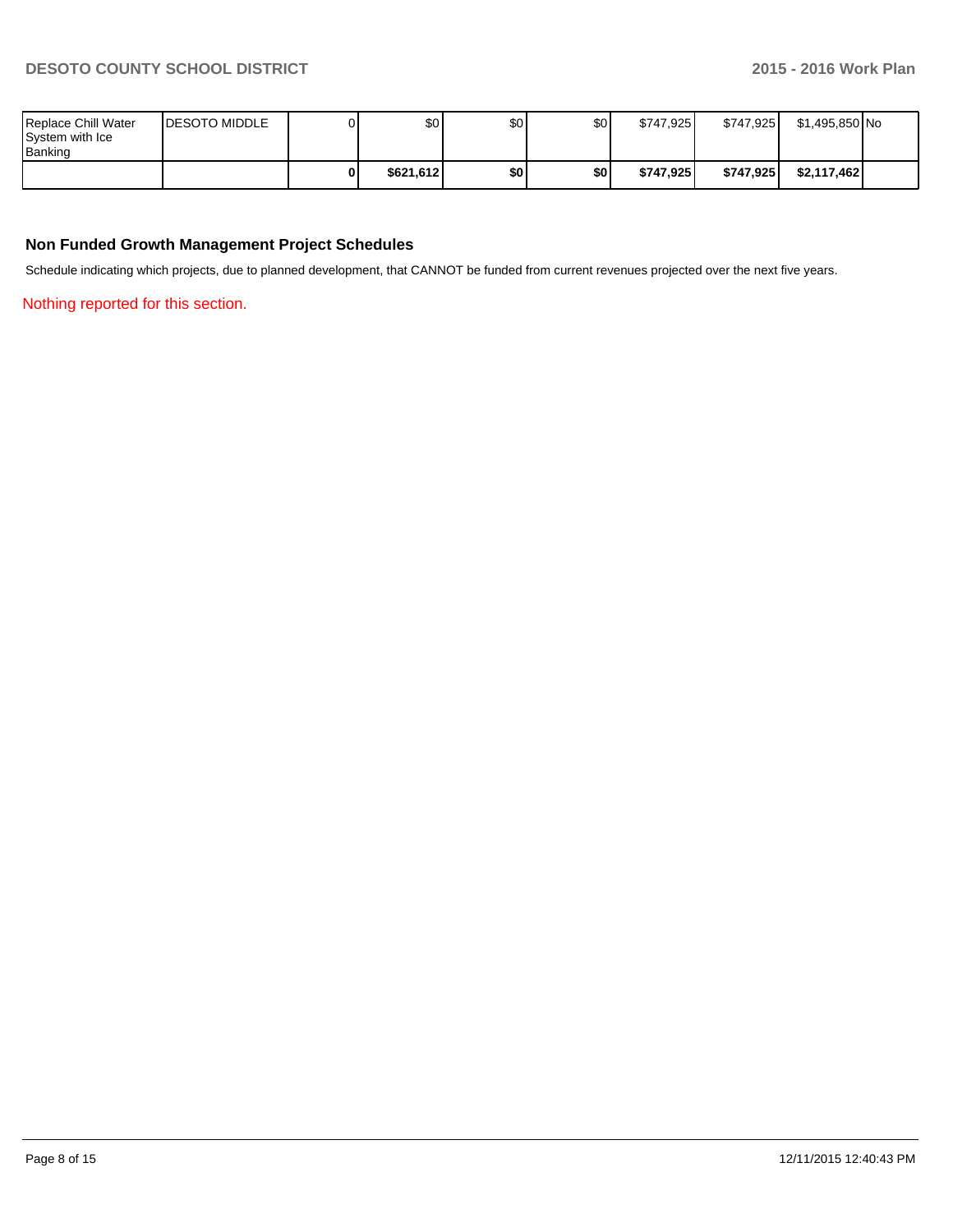# **Tracking**

# **Capacity Tracking**

| Location                                        | $2015 -$<br>2016 Satis.<br>Stu. Sta. | Actual<br>$2015 -$<br><b>2016 FISH</b><br>Capacity | Actual<br>$2014 -$<br>2015<br><b>COFTE</b> | # Class<br>Rooms | Actual<br>Average<br>$2015 -$<br>2016 Class<br><b>Size</b> | Actual<br>$2015 -$<br>2016<br><b>Utilization</b> | <b>New</b><br>Stu.<br>Capacity | <b>New</b><br>Rooms to<br>be<br>Added/Re<br>moved | Projected<br>$2019 -$<br>2020<br><b>COFTE</b> | Projected<br>$2019 -$<br>2020<br><b>Utilization</b> | Projected<br>$2019 -$<br>2020 Class<br><b>Size</b> |
|-------------------------------------------------|--------------------------------------|----------------------------------------------------|--------------------------------------------|------------------|------------------------------------------------------------|--------------------------------------------------|--------------------------------|---------------------------------------------------|-----------------------------------------------|-----------------------------------------------------|----------------------------------------------------|
| <b>DESOTO SENIOR HIGH</b>                       | 1,562                                | 1,483                                              | 1,133                                      | 64               | 18 <sup>1</sup>                                            | 76.00 %                                          | $\Omega$                       | $\Omega$                                          | 1,193                                         | 80.00 %                                             | 19                                                 |
| IWEST ELEMENTARY                                | 907                                  | 907                                                | 847                                        | 49               | 17                                                         | 93.00 %                                          | $\Omega$                       | $\Omega$                                          | 778                                           | 86.00 %                                             | 16                                                 |
| IMEMORIAL<br><b>IELEMENTARY</b>                 | 997                                  | 997                                                | 1,005                                      | 52               | 19                                                         | 101.00 %                                         | $\Omega$                       | $\Omega$                                          | 924                                           | 93.00 %                                             | 18                                                 |
| IDESOTO MIDDLE                                  | 1,322                                | 1,189                                              | 1,052                                      | 55               | 19                                                         | 89.00 %                                          | $\Omega$                       | $\Omega$                                          | 971                                           | 82.00 %                                             | 18                                                 |
| INOCATEE<br><b>IELEMENTARY</b>                  | 735                                  | 735                                                | 558                                        | 26               | 21                                                         | 76.00 %                                          | $\Omega$                       | $\Omega$                                          | 513                                           | 70.00 %                                             | 20                                                 |
| <b>IBROWNSVILLE</b><br><b> EDUCATION CENTER</b> | $\mathbf 0$                          | 0                                                  | $\Omega$                                   | $\Omega$         | $\Omega$                                                   | 0.00%                                            | $\Omega$                       | $\Omega$                                          | $\overline{0}$                                | 0.00%                                               | $\mathbf 0$                                        |
| <b>I</b> DESOTO EARLY<br>ICHILDHOOD CENTER      | 100                                  | 100                                                | 42                                         | 6                | 7                                                          | 42.00 %                                          | $\Omega$                       | $\Omega$                                          | 45                                            | 45.00 %                                             | 8                                                  |
| LITTLE WHITE HOUSE                              | $\Omega$                             | 0                                                  | $\Omega$                                   | $\overline{0}$   | $\Omega$                                                   | 0.00%                                            | $\Omega$                       | $\Omega$                                          | $\Omega$                                      | 0.00%                                               | $\Omega$                                           |
| IDESOTO<br><b>CONNECTIONS</b>                   | 91                                   | 91                                                 | 21                                         | 2                | 11                                                         | 23.00 %                                          | $\Omega$                       | $\Omega$                                          | 17                                            | 19.00 %                                             | 9                                                  |
|                                                 | 5,714                                | 5,502                                              | 4,658                                      | 254              | 18                                                         | 84.66 %                                          | 0                              | 0                                                 | 4,441                                         | 80.72%                                              | 17                                                 |

The COFTE Projected Total (4,441) for 2019 - 2020 must match the Official Forecasted COFTE Total (4,441 ) for 2019 - 2020 before this section can be completed. In the event that the COFTE Projected Total does not match the Official forecasted COFTE, then the Balanced Projected COFTE Table should be used to balance COFTE.

| Projected COFTE for 2019 - 2020 |       |
|---------------------------------|-------|
| Elementary (PK-3)               | 1,528 |
| Middle $(4-8)$                  | 1,711 |
| High (9-12)                     | 1,202 |
|                                 | 4,441 |

| <b>Grade Level Type</b> | <b>Balanced Projected</b><br>COFTE for 2019 - 2020 |
|-------------------------|----------------------------------------------------|
| Elementary (PK-3)       |                                                    |
| Middle $(4-8)$          |                                                    |
| High (9-12)             |                                                    |
|                         |                                                    |

#### **Relocatable Replacement**

Number of relocatable classrooms clearly identified and scheduled for replacement in the school board adopted financially feasible 5-year district work program.

| Location                        | $2015 - 2016$ | 2016 - 2017 | 2017 - 2018 | 2018 - 2019 | 2019 - 2020 | Year 5 Total |
|---------------------------------|---------------|-------------|-------------|-------------|-------------|--------------|
| Total Relocatable Replacements: |               |             |             |             |             |              |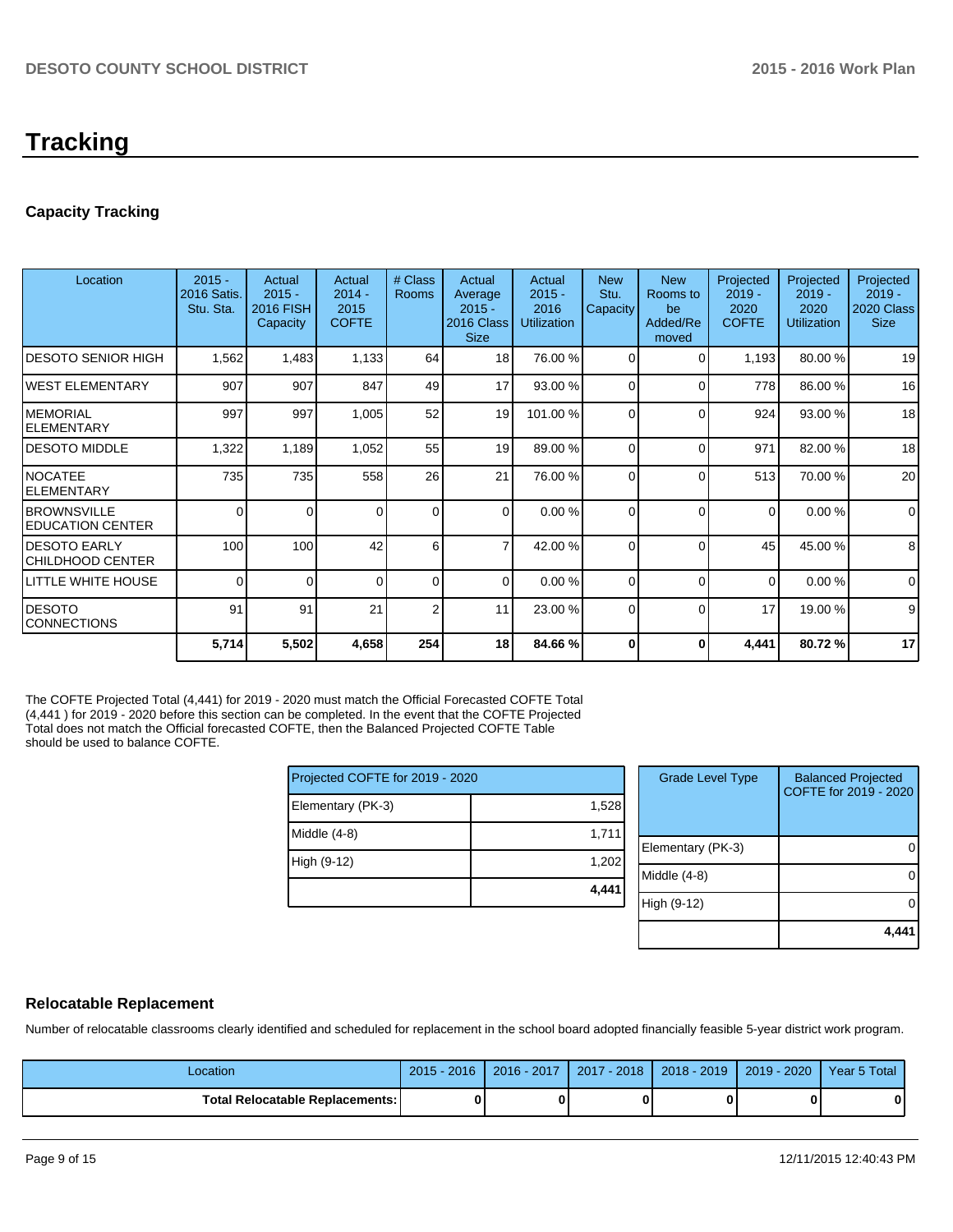#### **Charter Schools Tracking**

Information regarding the use of charter schools.

Nothing reported for this section.

### **Special Purpose Classrooms Tracking**

The number of classrooms that will be used for certain special purposes in the current year, by facility and type of classroom, that the district will, 1), not use for educational purposes, and 2), the co-teaching classrooms that are not open plan classrooms and will be used for educational purposes.

| School                               | <b>School Type</b> | # of Elementary<br>K-3 Classrooms    | # of Middle 4-8<br><b>Classrooms</b> | # of High $9-12$<br><b>Classrooms</b> | # of $ESE$<br><b>Classrooms</b> | # of Combo<br><b>Classrooms</b> | Total<br><b>Classrooms</b> |
|--------------------------------------|--------------------|--------------------------------------|--------------------------------------|---------------------------------------|---------------------------------|---------------------------------|----------------------------|
| <b>Total Educational Classrooms:</b> |                    |                                      |                                      |                                       |                                 |                                 | 01                         |
| School                               | <b>School Type</b> | # of Elementary<br>LK-3 Classrooms I | # of Middle 4-8<br><b>Classrooms</b> | # of High $9-12$<br><b>Classrooms</b> | # of $ESE$<br><b>Classrooms</b> | # of Combo<br><b>Classrooms</b> | Total<br>Classrooms        |
| <b>Total Co-Teaching Classrooms:</b> |                    |                                      |                                      |                                       |                                 |                                 | 0                          |

#### **Infrastructure Tracking**

**Necessary offsite infrastructure requirements resulting from expansions or new schools. This section should include infrastructure information related to capacity project schedules and other project schedules (Section 4).**

Not Specified

**Proposed location of planned facilities, whether those locations are consistent with the comprehensive plans of all affected local governments, and recommendations for infrastructure and other improvements to land adjacent to existing facilities. Provisions of 1013.33(12), (13) and (14) and 1013.36 must be addressed for new facilities planned within the 1st three years of the plan (Section 5).**

Not Specified

**Consistent with Comp Plan?** No

#### **Net New Classrooms**

The number of classrooms, by grade level and type of construction, that were added during the last fiscal year.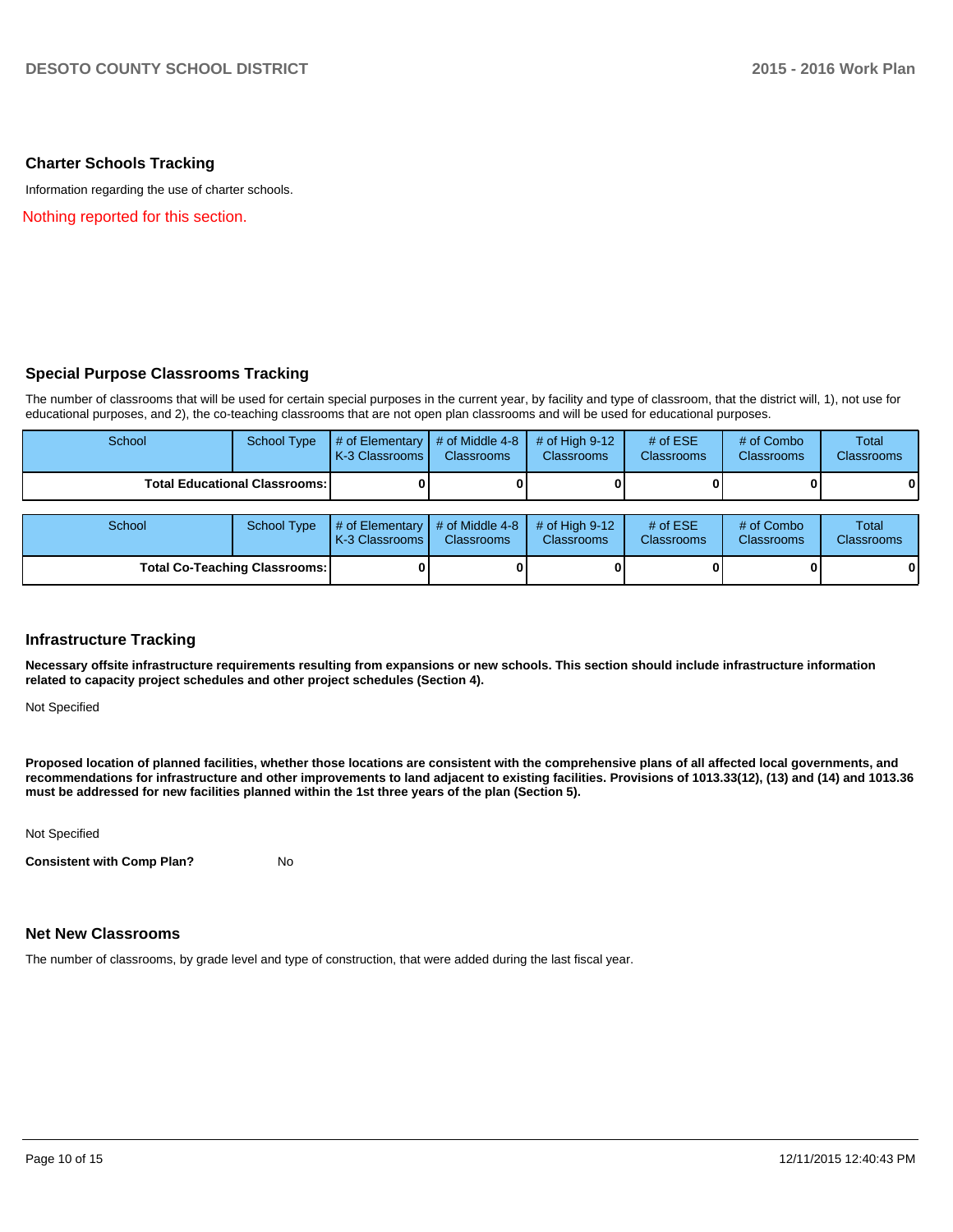| List the net new classrooms added in the 2014 - 2015 fiscal year.                                                                                       |                              |                            |                                |                        | List the net new classrooms to be added in the 2015 - 2016 fiscal<br>Ivear.                  |  |  |                        |
|---------------------------------------------------------------------------------------------------------------------------------------------------------|------------------------------|----------------------------|--------------------------------|------------------------|----------------------------------------------------------------------------------------------|--|--|------------------------|
| "Classrooms" is defined as capacity carrying classrooms that are added to increase<br>capacity to enable the district to meet the Class Size Amendment. |                              |                            |                                |                        | Totals for fiscal year 2015 - 2016 should match totals in Section 15A.                       |  |  |                        |
| Location                                                                                                                                                | $2014 - 2015$ #<br>Permanent | $2014 - 2015$ #<br>Modular | $2014 - 2015$ #<br>Relocatable | $2014 - 2015$<br>Total | $2015 - 2016$ #<br>$2015 - 2016$ #<br>$2015 - 2016$ #<br>Relocatable<br>Modular<br>Permanent |  |  | $2015 - 2016$<br>Total |
| Elementary (PK-3)                                                                                                                                       |                              |                            |                                |                        |                                                                                              |  |  | 01                     |
| Middle $(4-8)$                                                                                                                                          |                              |                            |                                |                        |                                                                                              |  |  |                        |
| High (9-12)                                                                                                                                             |                              |                            |                                |                        |                                                                                              |  |  |                        |
|                                                                                                                                                         |                              |                            |                                |                        |                                                                                              |  |  |                        |

## **Relocatable Student Stations**

Number of students that will be educated in relocatable units, by school, in the current year, and the projected number of students for each of the years in the workplan.

| <b>Site</b>                                       | $2015 - 2016$ | 2016 - 2017     | 2017 - 2018     | $2018 - 2019$ | $2019 - 2020$ | 5 Year Average |
|---------------------------------------------------|---------------|-----------------|-----------------|---------------|---------------|----------------|
| <b>IDESOTO SENIOR HIGH</b>                        |               | 20 <sup>1</sup> | 20 <sup>1</sup> | 20            | 20            | 16             |
| <b>WEST ELEMENTARY</b>                            |               |                 |                 | 0             | 0             | $\overline{0}$ |
| MEMORIAL ELEMENTARY                               |               | 176             | 176             | 176           | 176           | 141            |
| <b>DESOTO MIDDLE</b>                              |               | ∩               | 0               | $\Omega$      | $\Omega$      | $\overline{0}$ |
| <b>NOCATEE ELEMENTARY</b>                         |               | 144             | 144             | 144           | 144           | 115            |
| <b>DESOTO EARLY CHILDHOOD CENTER</b>              |               |                 | 0               | $\Omega$      | 0             | $\overline{0}$ |
| <b>BROWNSVILLE EDUCATION CENTER</b>               |               |                 |                 | 0             | 0             | $\overline{0}$ |
| <b>DESOTO CONNECTIONS</b>                         |               |                 |                 | U             | O             | $\Omega$       |
| LITTLE WHITE HOUSE                                |               |                 | 0               | $\Omega$      | $\Omega$      | $\Omega$       |
| Totals for DESOTO COUNTY SCHOOL DISTRICT          |               |                 |                 |               |               |                |
| Total students in relocatables by year.           |               | 340             | 340             | 340           | 340           | 272            |
| Total number of COFTE students projected by year. | 4,648         | 4,647           | 4,582           | 4,501         | 4,441         | 4,564          |

### **Leased Facilities Tracking**

Exising leased facilities and plans for the acquisition of leased facilities, including the number of classrooms and student stations, as reported in the educational plant survey, that are planned in that location at the end of the five year workplan.

Percent in relocatables by year. **0 % 7 % 7 % 8 % 8 % 6 %**

| Location                   | # of Leased<br>Classrooms 2015 - I<br>2016 | <b>FISH Student</b><br><b>Stations</b> | Owner | # of Leased<br>l Classrooms 2019 - I<br>2020 | <b>FISH Student</b><br><b>Stations</b> |
|----------------------------|--------------------------------------------|----------------------------------------|-------|----------------------------------------------|----------------------------------------|
| <b>IDESOTO SENIOR HIGH</b> |                                            |                                        |       |                                              |                                        |
| IWEST ELEMENTARY           |                                            |                                        |       |                                              |                                        |
| MEMORIAL ELEMENTARY        |                                            |                                        |       |                                              |                                        |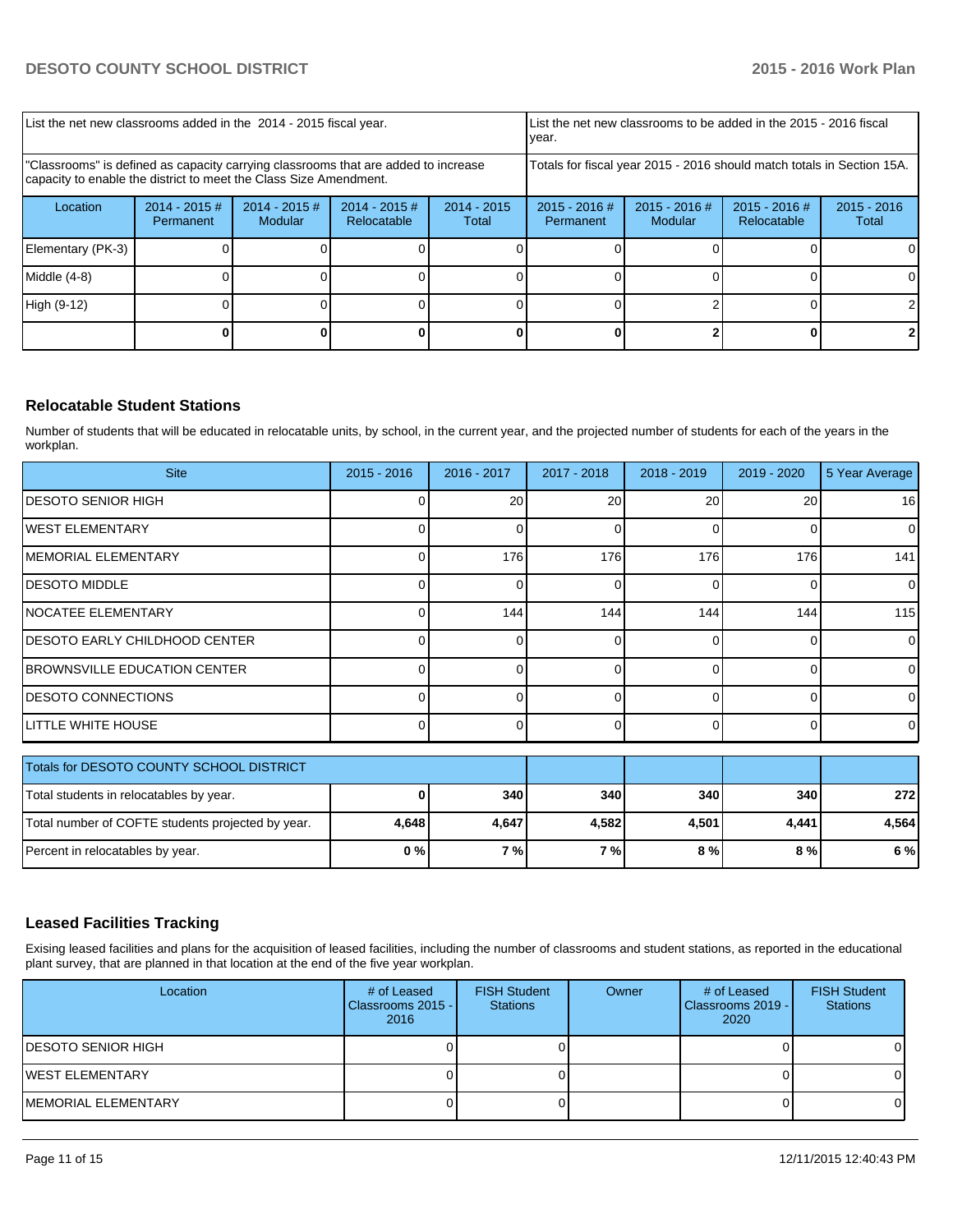## **DESOTO COUNTY SCHOOL DISTRICT 2015 - 2016 Work Plan**

| <b>DESOTO MIDDLE</b>                  |  |  |  |
|---------------------------------------|--|--|--|
| NOCATEE ELEMENTARY                    |  |  |  |
| <b>BROWNSVILLE EDUCATION CENTER</b>   |  |  |  |
| <b>IDESOTO EARLY CHILDHOOD CENTER</b> |  |  |  |
| <b>DESOTO CONNECTIONS</b>             |  |  |  |
| LITTLE WHITE HOUSE                    |  |  |  |
|                                       |  |  |  |

#### **Failed Standard Relocatable Tracking**

Relocatable units currently reported by school, from FISH, and the number of relocatable units identified as 'Failed Standards'.

Nothing reported for this section.

# **Planning**

#### **Class Size Reduction Planning**

**Plans approved by the school board that reduce the need for permanent student stations such as acceptable school capacity levels, redistricting, busing, year-round schools, charter schools, magnet schools, public-private partnerships, multitrack scheduling, grade level organization, block scheduling, or other alternatives.**

Fiscal year 2013-2014 and 2014-2015 student count was the same on day 180 at 4760.

#### **School Closure Planning**

**Plans for the closure of any school, including plans for disposition of the facility or usage of facility space, and anticipated revenues.**

None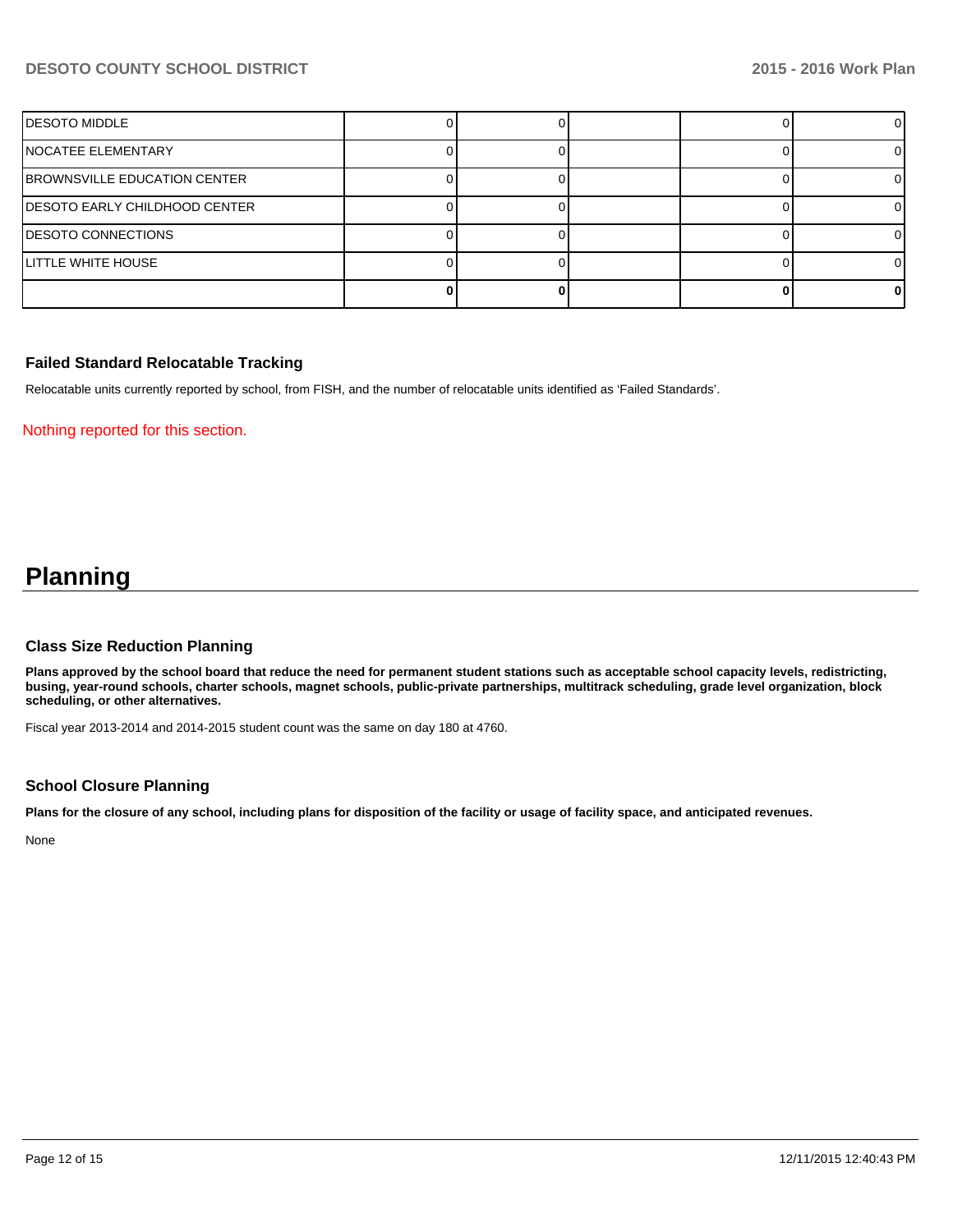# **Long Range Planning**

#### **Ten-Year Maintenance**

District projects and locations regarding the projected need for major renovation, repair, and maintenance projects within the district in years 6-10 beyond the projects plans detailed in the five years covered by the work plan.

Nothing reported for this section.

#### **Ten-Year Capacity**

Schedule of capital outlay projects projected to ensure the availability of satisfactory student stations for the projected student enrollment in K-12 programs for the future 5 years beyond the 5-year district facilities work program.

Nothing reported for this section.

#### **Ten-Year Planned Utilization**

Schedule of planned capital outlay projects identifying the standard grade groupings, capacities, and planned utilization rates of future educational facilities of the district for both permanent and relocatable facilities.

| <b>Grade Level Projections</b>  | <b>FISH</b><br><b>Student</b><br><b>Stations</b> | <b>Actual 2014 -</b><br>2015 FISH<br>Capacity | Actual<br>$2014 -$<br>2015<br><b>COFTE</b> | Actual 2014 - 2015<br><b>Utilization</b> | Actual 2015 - 2016 / 2024 - 2025 new<br>Student Capacity to be added/removed | Projected 2024<br>2025 COFTE | $-$ Projected 2024 -<br>2025 Utilization |
|---------------------------------|--------------------------------------------------|-----------------------------------------------|--------------------------------------------|------------------------------------------|------------------------------------------------------------------------------|------------------------------|------------------------------------------|
| Elementary - District<br>Totals | 2.847                                            | 2,847                                         | 2.461.00                                   | 86.44 %                                  |                                                                              | 1.909                        | 67.05 %                                  |
| Middle - District Totals        | 1.322                                            | 1.189                                         | ا021.00.                                   | 85.87 %                                  |                                                                              | 838                          | 70.48 %                                  |
| High - District Totals          | 1.618                                            | 1.537                                         | .072.00                                    | 69.75 %                                  |                                                                              | 1.168                        | 75.99 %                                  |
| Other - ESE, etc                | 409                                              | 91                                            | 20.00                                      | 21.98 %                                  |                                                                              | 55                           | 60.44 %                                  |
|                                 | 6,196                                            | 5,664                                         | 4,574.00                                   | 80.76 %                                  |                                                                              | 3,970                        | 70.09 %                                  |

**Combination schools are included with the middle schools for student stations, capacity, COFTE and utilization purposes because these facilities all have a 90% utilization factor. Use this space to explain or define the grade groupings for combination schools.**

No comments to report.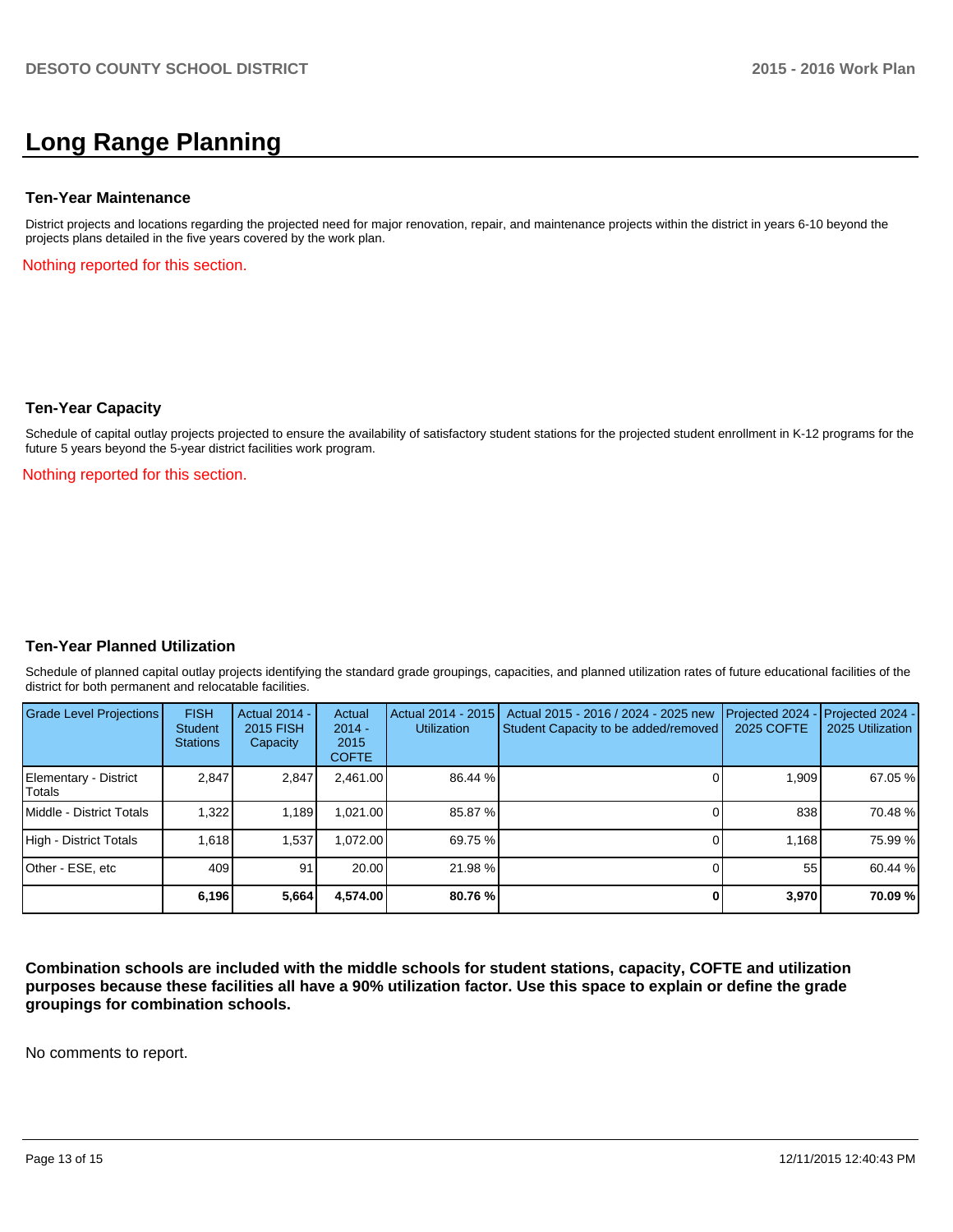#### **Ten-Year Infrastructure Planning**

**Proposed Location of Planned New, Remodeled, or New Additions to Facilities in 06 thru 10 out years (Section 28).**

Nothing reported for this section.

Plans for closure of any school, including plans for disposition of the facility or usage of facility space, and anticipated revenues in the 06 thru 10 out **years (Section 29).**

Nothing reported for this section.

#### **Twenty-Year Maintenance**

District projects and locations regarding the projected need for major renovation, repair, and maintenance projects within the district in years 11-20 beyond the projects plans detailed in the five years covered by the work plan.

Nothing reported for this section.

### **Twenty-Year Capacity**

Schedule of capital outlay projects projected to ensure the availability of satisfactory student stations for the projected student enrollment in K-12 programs for the future 11-20 years beyond the 5-year district facilities work program.

Nothing reported for this section.

#### **Twenty-Year Planned Utilization**

Schedule of planned capital outlay projects identifying the standard grade groupings, capacities, and planned utilization rates of future educational facilities of the district for both permanent and relocatable facilities.

| Grade Level Projections         | <b>FISH</b><br><b>Student</b><br><b>Stations</b> | <b>Actual 2014 -</b><br>2015 FISH<br>Capacity | Actual<br>$2014 -$<br>2015<br><b>COFTE</b> | Actual 2014 - 2015<br><b>Utilization</b> | Actual 2015 - 2016 / 2034 - 2035 new<br>Student Capacity to be added/removed | Projected 2034<br>2035 COFTE | Projected 2034 -<br>2035 Utilization |
|---------------------------------|--------------------------------------------------|-----------------------------------------------|--------------------------------------------|------------------------------------------|------------------------------------------------------------------------------|------------------------------|--------------------------------------|
| Elementary - District<br>Totals | 2.847                                            | 2,847                                         | 2.461.00                                   | 86.44 %                                  |                                                                              | 1.909                        | 67.05 %                              |
| Middle - District Totals        | 1.322                                            | 1.189                                         | .021.00                                    | 85.87 %                                  |                                                                              | 838                          | 70.48 %                              |
| High - District Totals          | 1.618                                            | 1.537                                         | .072.00                                    | 69.75 %                                  |                                                                              | 1.168                        | 75.99 %                              |
| Other - ESE, etc                | 409                                              | 91                                            | 20.00                                      | 21.98 %                                  |                                                                              | 55                           | 60.44 %                              |
|                                 | 6,196                                            | 5,664                                         | 4.574.00                                   | 80.76 %                                  |                                                                              | 3,970                        | 70.09 %                              |